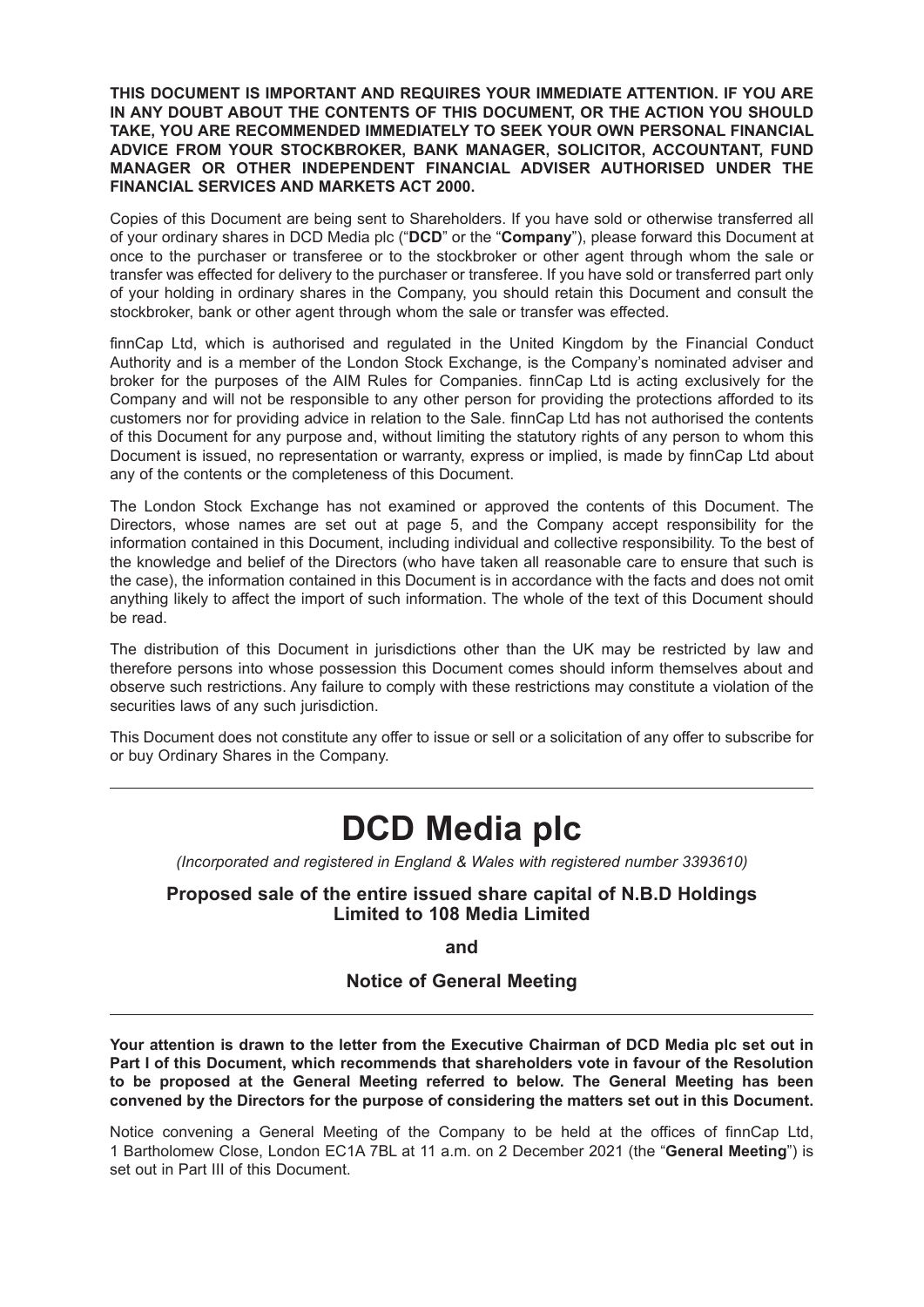Please note that proxy forms are no longer sent out unless requested by email to shareholderenquiries@linkgroup.co.uk or by phone to 0371 664 0300. Calls are charged at the standard geographic rate and will vary by provider. Calls outside the United Kingdom will be charged at the applicable international rate. Lines are open between 09:00 – 17:30, Monday to Friday excluding public holidays in England and Wales.

Shareholders are invited to complete proxy vote forms online at www.signalshares.com where they can follow the on-screen instructions. Shareholders will need to log into their Signal Shares account, or register if not previously done so, to register Shareholders will need their Investor Code, this is detailed on their share certificate or available from the Registrar, Link Group.

Voting by proxy prior to the General Meeting does not affect a Shareholders right to attend the General Meeting and vote in person. Proxy votes must be received no later than 11 a.m. on 30 November 2021.

A summary of the action to be taken by Shareholders is set out on page 14 and in the Notice of General Meeting set out in Part III of this Document. The Board has been closely monitoring public health guidance and legislation issued by the UK Government relating to the COVID-19 pandemic. The safety of our employees, Shareholders and other stakeholders is of paramount importance to us and we will be taking measures to reduce the risks associated with COVID-19.

Whilst it remains difficult to predict if Government restrictions or guidance may change, we will ensure any changes to the General Meeting arrangements are published on our website www.dcdmedia.co.uk. Please also check the latest Government guidance before you consider travelling to the venue.

This Document includes forward looking statements (that is, statements other than statements of historical facts), including (without limitation) those regarding the Group's financial position, business strategy, plans and objectives of management for future operations, and any statement preceded or followed by, or including, words such as "target", "believe", "expect", "aim", "intend", "will", "may", "anticipate", "would" or "could", or negatives of such words. Such forward looking statements involve known and unknown risks, uncertainties and other factors beyond the Company's control that could cause the actual results, performance or achievements of the Group to be materially different to future results, performance or achievements expressed or implied by such statements. Such forward looking statements are based on numerous assumptions regarding the Group's present and future business strategies and the environment in which the Group will operate in the future. They speak only as at the date of this Document. The Company expressly disclaims any obligation to disseminate any update or revision to any forward-looking statement in this Document to reflect any change in the Company's expectations or any change in events, conditions or circumstances on which any such statement is based, unless required to do so by applicable law or the AIM Rules.

This Document is available from the Company's website at www.dcdmedia.co.uk.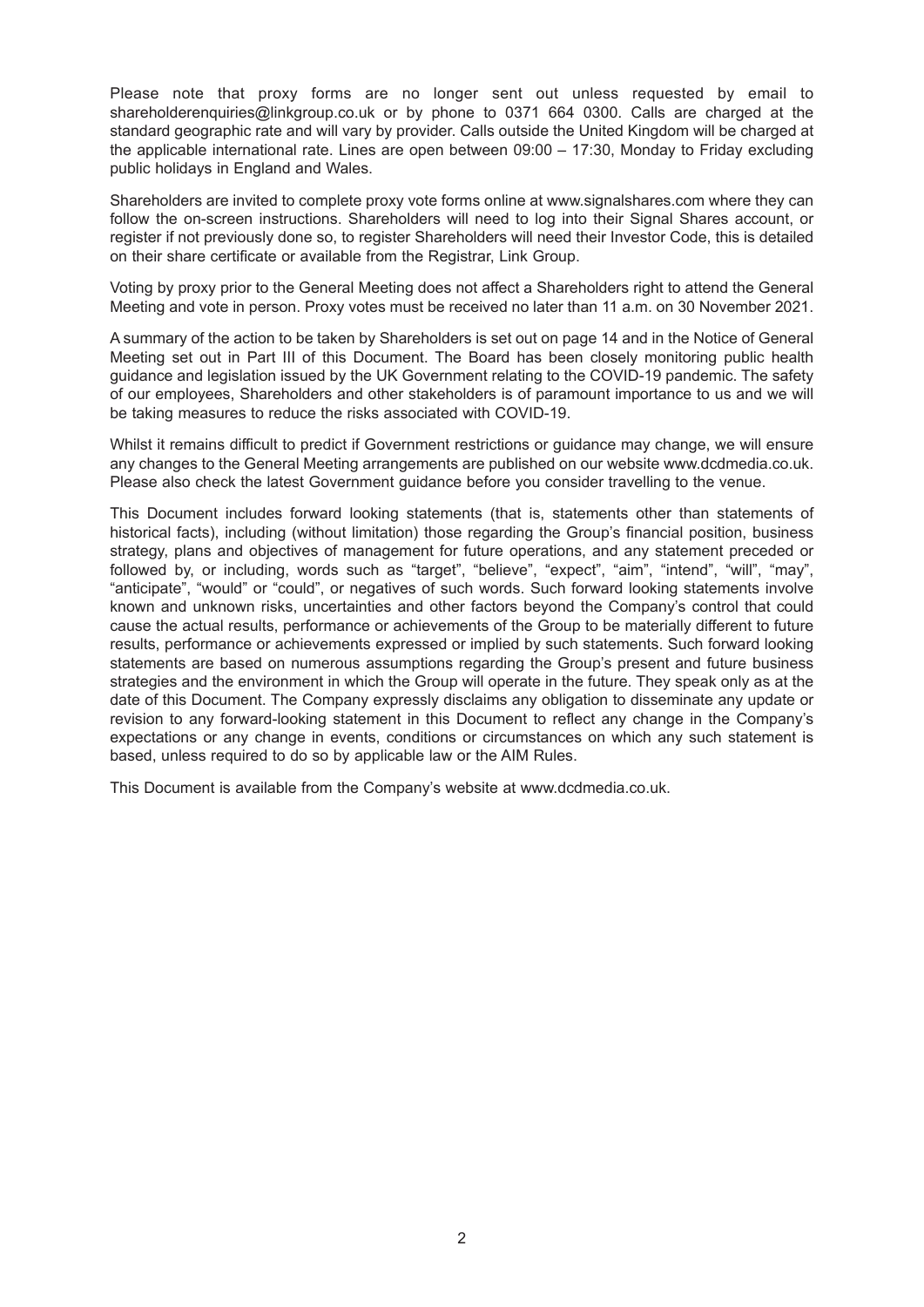# **CONTENTS**

|                                                    | Page           |
|----------------------------------------------------|----------------|
| <b>EXPECTED TIMETABLE OF PRINCIPAL EVENTS</b>      | $\overline{4}$ |
| <b>DIRECTORS AND ADVISERS</b>                      | 5              |
| <b>DEFINITIONS</b>                                 | 6              |
| <b>PART I – LETTER FROM THE EXECUTIVE CHAIRMAN</b> | 8              |
| <b>PART II – RISK FACTORS</b>                      | 15             |
| PART III - NOTICE OF GENERAL MEETING               | 17             |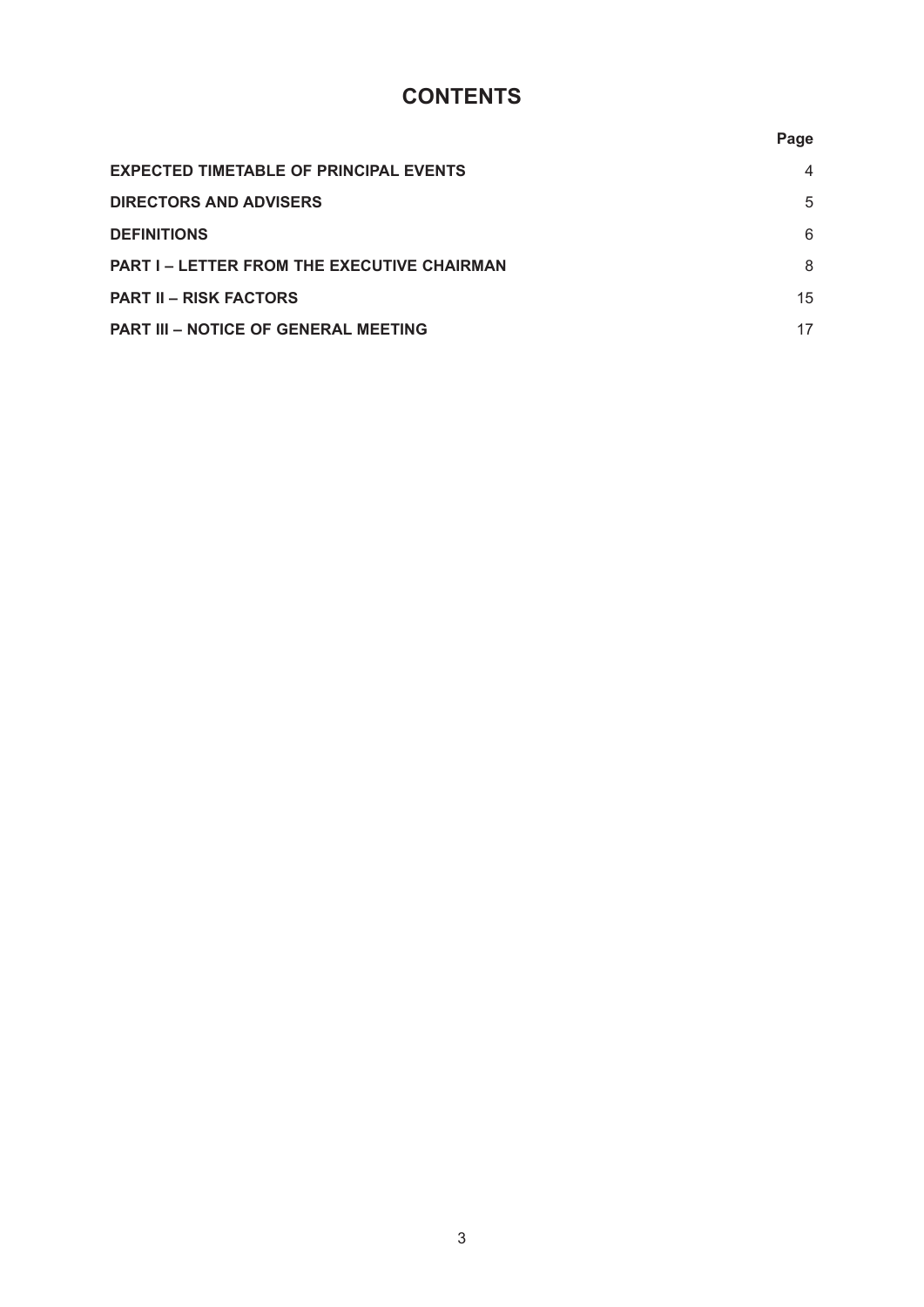# **EXPECTED TIMETABLE OF PRINCIPAL EVENTS**

| Publication of this Document                                                                | 16 November 2021            |
|---------------------------------------------------------------------------------------------|-----------------------------|
| Latest time and date for receipt of Forms of Proxy<br>in respect of the General Meeting     | 11 a.m. on 30 November 2021 |
| <b>General Meeting</b>                                                                      | 11 a.m. on 2 December 2021  |
| Expected date of Completion                                                                 | by 10 December 2021         |
| Long-Stop Date for completion of the Sale (unless the<br>period is extended by the parties) | 31 December 2021            |

#### **Notes:**

(a) Unless otherwise specified, references in this Document to time are to London time.

(b) The times and dates above are indicative only. If there is any change, revised times and/or dates will be notified to Shareholders by means of an announcement through a Regulatory Information Service.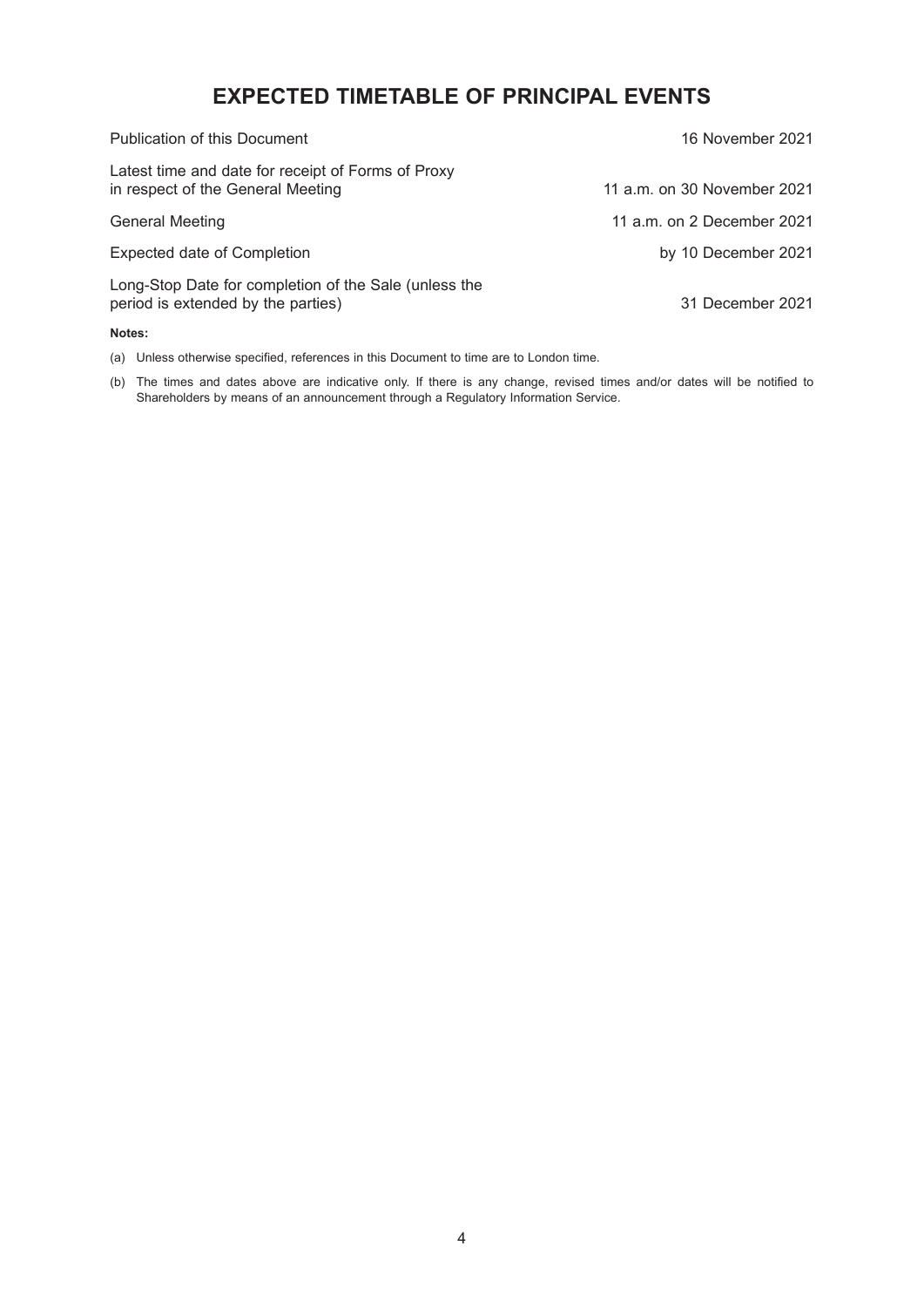# **DIRECTORS AND ADVISERS**

| <b>Directors</b>              | David Craven (Executive Chairman)<br>Nicky Davies Williams (Executive Director)<br>Neil McMyn (Non-Executive Director)<br>Jean-Paul Rohan (Non-Executive Director) |
|-------------------------------|--------------------------------------------------------------------------------------------------------------------------------------------------------------------|
| <b>Company Secretary</b>      | Deborah Caidou<br>6th Floor<br>2 Kingdom Street<br>London<br><b>W2 6JP</b>                                                                                         |
| <b>Registered Office</b>      | Level 13, Broadgate Tower<br>20 Primrose Street<br>London<br>EC2A 2EW                                                                                              |
| Nominated Adviser and Broker  | finnCap Ltd<br>1 Bartholomew Close<br>London<br>EC1A7BL                                                                                                            |
| Legal Advisers to the Company | Dickson Minto W.S.<br>Level 13, Broadgate Tower<br>20 Primrose Street<br>London<br>EC2A 2EW                                                                        |
| <b>Share Registrar</b>        | Link Group<br>10th Floor<br><b>Central Square</b><br>29 Wellington Street<br>Leeds<br>LS1 4DL                                                                      |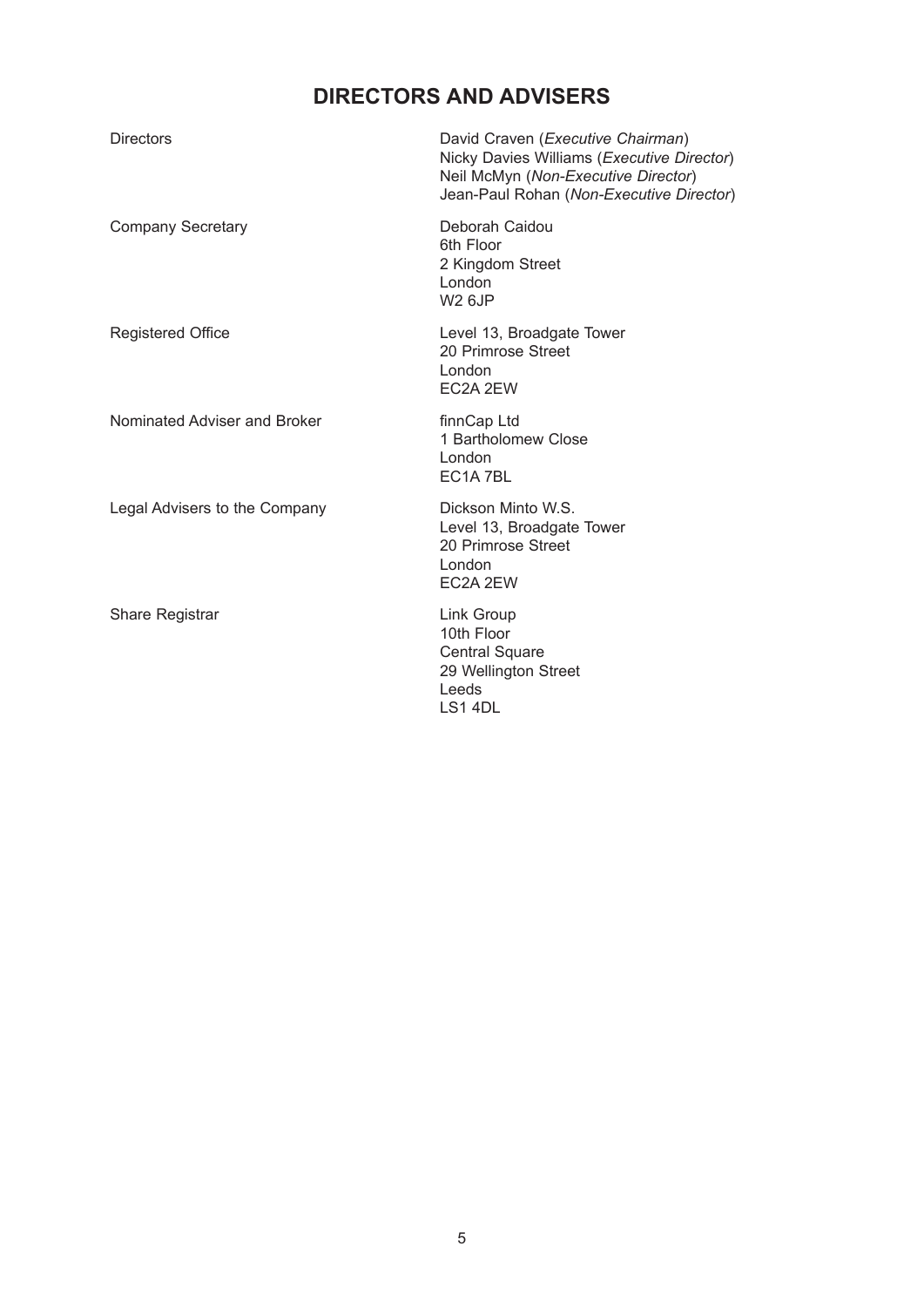# **DEFINITIONS**

The following definitions apply throughout this Document, unless the context requires otherwise:

| "108 Media"                | 108 Media Ltd, a private limited company incorporated in<br>England and Wales with registered number 13176136 and<br>having its registered office at 71-75 Shelton Street, London<br>WC2H 9JQ                                                          |
|----------------------------|--------------------------------------------------------------------------------------------------------------------------------------------------------------------------------------------------------------------------------------------------------|
| "AIM"                      | AIM, a market operated by the London Stock Exchange plc                                                                                                                                                                                                |
| "AIM Rules"                | together, the AIM Rules for Companies, the AIM Rules for<br>Nominated Advisers and the AIM Disciplinary Procedures and<br>Appeals Handbook as published from time to time                                                                              |
| "Business Day"             | a day (other than a Saturday, Sunday or public holiday) on which<br>banks are open in London for a full range of business                                                                                                                              |
| "Company" or "DCD"         | DCD Media plc, a public limited company incorporated in<br>England and Wales with registered number 3393610 and having<br>its registered office at Level 13, Broadgate Tower, 20 Primrose<br>Street, London EC2A 2EW                                   |
| "Completion"               | completion of the Sale                                                                                                                                                                                                                                 |
| "Completion Date"          | the date of Completion being the date that is five Business Days<br>after the date on which the DCD has given notice to 108 Media<br>that the Condition has been satisfied                                                                             |
| "Condition"                | the approval of the Resolution by Shareholders                                                                                                                                                                                                         |
| "CREST"                    | the computerised settlement system (as defined in the CREST<br>Regulations), operated by Euroclear, which facilitates the<br>transfer of title to shares in uncertificated form                                                                        |
| "CREST Regulations"        | the Uncertificated Securities Regulations 2001 (SI 2001<br>No. 3755)                                                                                                                                                                                   |
| "Directors" or the "Board" | the directors of the Company whose names are set out on page<br>5 of this Document                                                                                                                                                                     |
| "Document"                 | this document, containing details of the Sale and the Notice                                                                                                                                                                                           |
| "Euroclear"                | Euroclear UK & Ireland Limited, a company incorporated in<br>England and Wales and the operator of CREST                                                                                                                                               |
| "Form of Proxy"            | the form of proxy for use by the Shareholders in connection with<br>the General Meeting                                                                                                                                                                |
| "General Meeting"          | the general meeting of Shareholders to be held at the offices of<br>finnCap Ltd, 1 Bartholomew Close, London EC1A 7BL at 11 a.m.<br>on 2 December 2021, notice of which is set out at Part III of this<br>Document, or any adjournment of that meeting |
| "Group"                    | the Company and its subsidiary undertakings at the date of this<br>Document                                                                                                                                                                            |
| "Long-Stop Date"           | 31 December 2021                                                                                                                                                                                                                                       |
| "NBD"                      | N.B.D. Holdings Limited, a private limited company incorporated<br>in England and Wales with registered number 02477508 and<br>having its registered office at c/o DCD Rights Ltd, 6th Floor,<br>2 Kingdom Street, London W2 6JP                       |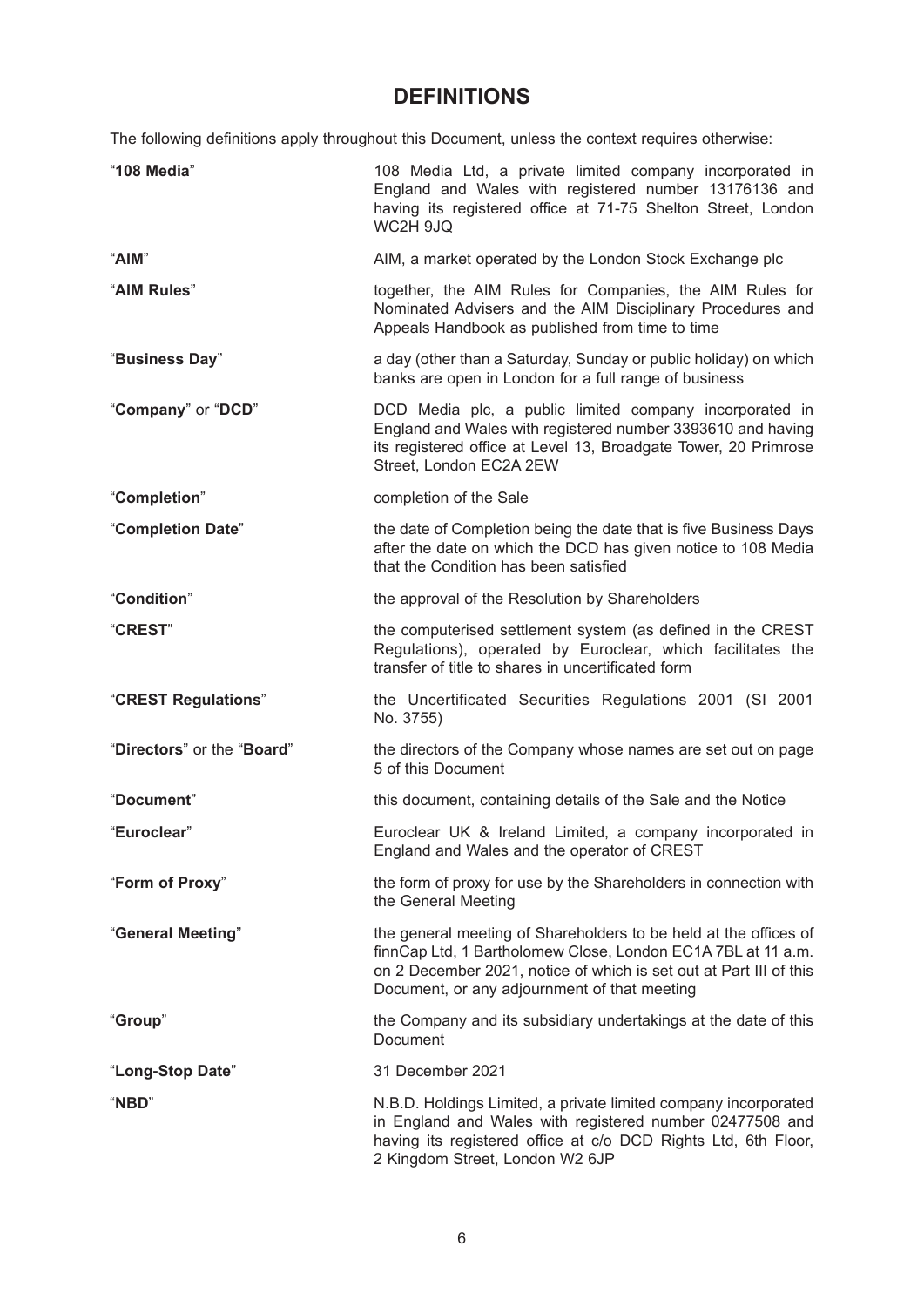| "Nominated Adviser" or "finnCap"                | finnCap Ltd, the Company's Nominated Adviser as at the date of<br>this Document                                                                                                                                                                                                                                                                                             |
|-------------------------------------------------|-----------------------------------------------------------------------------------------------------------------------------------------------------------------------------------------------------------------------------------------------------------------------------------------------------------------------------------------------------------------------------|
| "Notice"                                        | the notice of the General Meeting set out in Part III of this<br>Document                                                                                                                                                                                                                                                                                                   |
| "Ordinary Shares"                               | the ordinary shares of the Company of £1.00 each                                                                                                                                                                                                                                                                                                                            |
| "Resolution"                                    | the resolution set out in the Notice to be proposed at the General<br>Meeting to approve the proposed Sale                                                                                                                                                                                                                                                                  |
| "Rule 15 Period"                                | the six month period following the Sale during which period the<br>Company would be required to make an acquisition or<br>acquisitions which constitute a reverse takeover under AIM Rule<br>14 (or seek re-admission as an investing company (as defined<br>under the AIM Rules)), failing which the trading of the<br>Company's Ordinary Shares on AIM would be suspended |
| "Sale"                                          | the proposed sale by the Company of the entire issued share<br>capital of NBD to 108 Media in accordance with the terms of the<br>Sale Agreement                                                                                                                                                                                                                            |
| "Sale Agreement"                                | the conditional share purchase agreement between the<br>Company and 108 Media dated 15 November 2021                                                                                                                                                                                                                                                                        |
| "Shareholders"                                  | holders of Ordinary Shares in the Company                                                                                                                                                                                                                                                                                                                                   |
| "Share Registrar"                               | Link Group, 10th Floor, Central Square, 29 Wellington Street,<br>Leeds LS1 4DL                                                                                                                                                                                                                                                                                              |
| "Timeweave"                                     | Timeweave Limited, a private limited company incorporated in<br>England and Wales with registered number 00957155 and<br>having its registered office at Level 13, Broadgate Tower,<br>20 Primrose Street, London EC2A 2EW.                                                                                                                                                 |
| "uncertificated" or "in<br>uncertificated form" | recorded on the register of Ordinary Shares as being held in<br>uncertificated form in CREST, entitlement to which, by virtue of<br>the CREST Regulations, may be transferred by means of<br><b>CREST</b>                                                                                                                                                                   |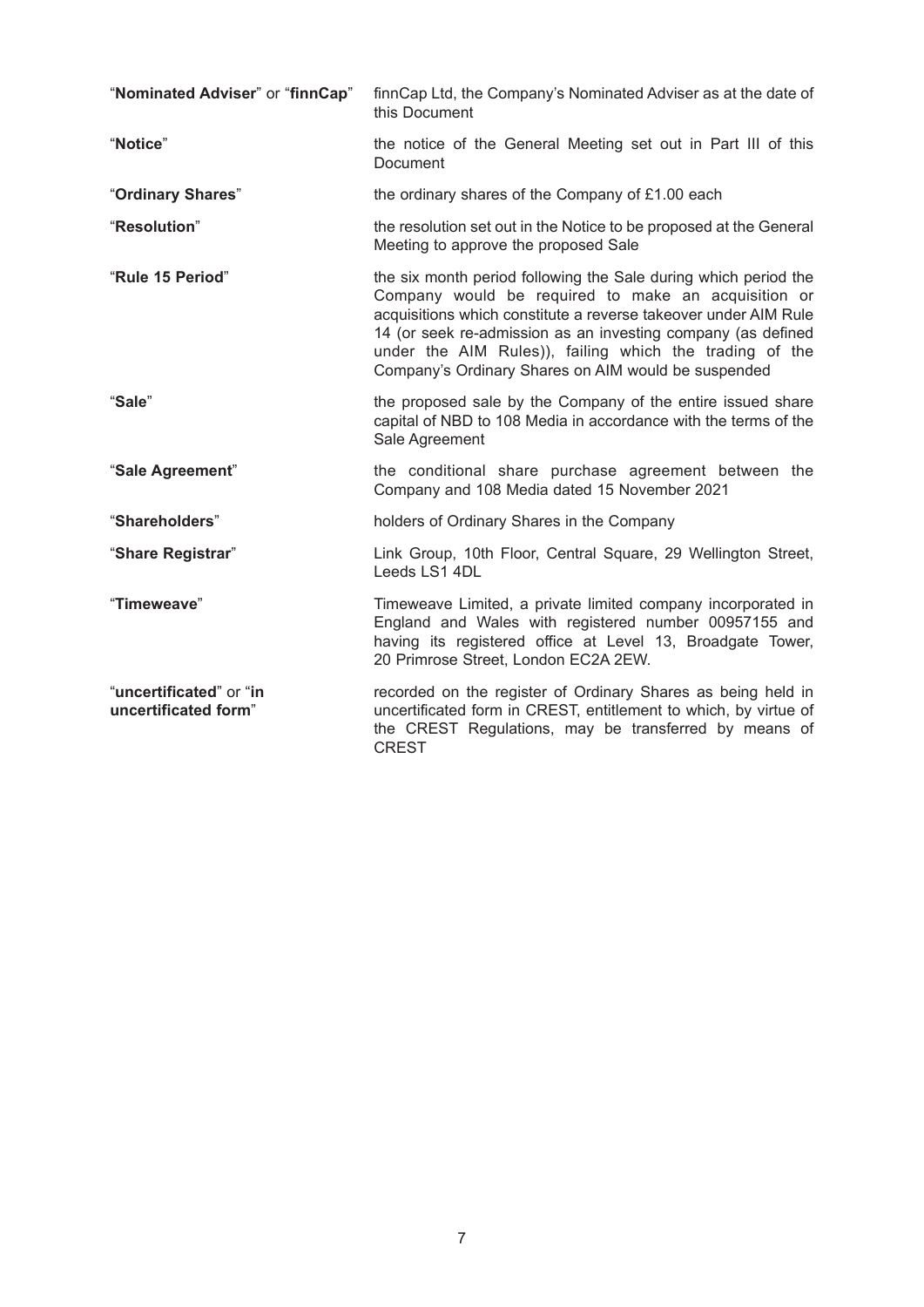# **PART I**

# **LETTER FROM THE EXECUTIVE CHAIRMAN**

# **DCD MEDIA PLC**

(*Incorporated and registered in England with registered number 3393610*)

David Craven (*Executive Chairman*) Level 13, Broadgate Tower Nicky Davies Williams (*Executive Director*) 20 Primrose Street Neil McMyn (*Non-Executive Directo*r) London EC2A 2EW Jean-Paul Rohan (*Non-Executive Director*)

*Directors: Registered Office:*

16 November 2021

#### **Proposed sale of the entire issued share capital in N.B.D Holdings Limited to 108 Media Limited**

**and**

### **Notice of General Meeting**

Dear Shareholder

#### **1. Introduction**

This Document sets out details of the proposed sale by the Company of the entire issued share capital of NBD to 108 Media, pursuant to the terms of the Sale Agreement for a total consideration of £4.7 million payable in four instalments. The Sale, if approved, will result in the divestment of substantially all of the Company's existing business, assets and trade liabilities.

The Sale is subject to Shareholder approval at the General Meeting of the Company and the purpose of this Document is therefore to:

- set out the background to and reasons for the Sale;
- explain why the Board believes that the Sale is in the best interests of the Company and Shareholders as a whole;
- explain how the Sale will impact the Company; and
- explain the Resolution to be put to Shareholders at the General Meeting to be held at the offices of finnCap Ltd, 1 Bartholomew Close, London EC1A 7BL at 11 a.m. on 2 December 2021 and why the Directors recommend that Shareholders vote in favour of the Resolution.

### **2. Background to and Reasons for the Sale**

Timeweave Limited ("**Timeweave**"), is a major shareholder of DCD with an entire beneficial holding of Ordinary Shares totalling (as at the latest practicable date prior to the publication of this Document), in aggregate 1,818,377 Ordinary Shares, representing approximately 71.55 per cent. of the Company's issued share capital. When Timeweave took control of DCD almost ten years ago, there were broad synergies with other media interests within the Timeweave investment group. Those synergies no longer exist and DCD does not form part of the strategic landscape for Timeweave. In addition, Timeweave has indicated that it does not wish to provide further TV programme funding to DCD.

DCD was approached by 108 Media in early 2021 and entered into discussion regarding the potential Sale which has now been agreed upon, subject to shareholder approval, for a total consideration of £4.7 million in cash (the "**Consideration**"), payable over a period of eighteen months in four agreed instalments with the initial instalment due on Completion.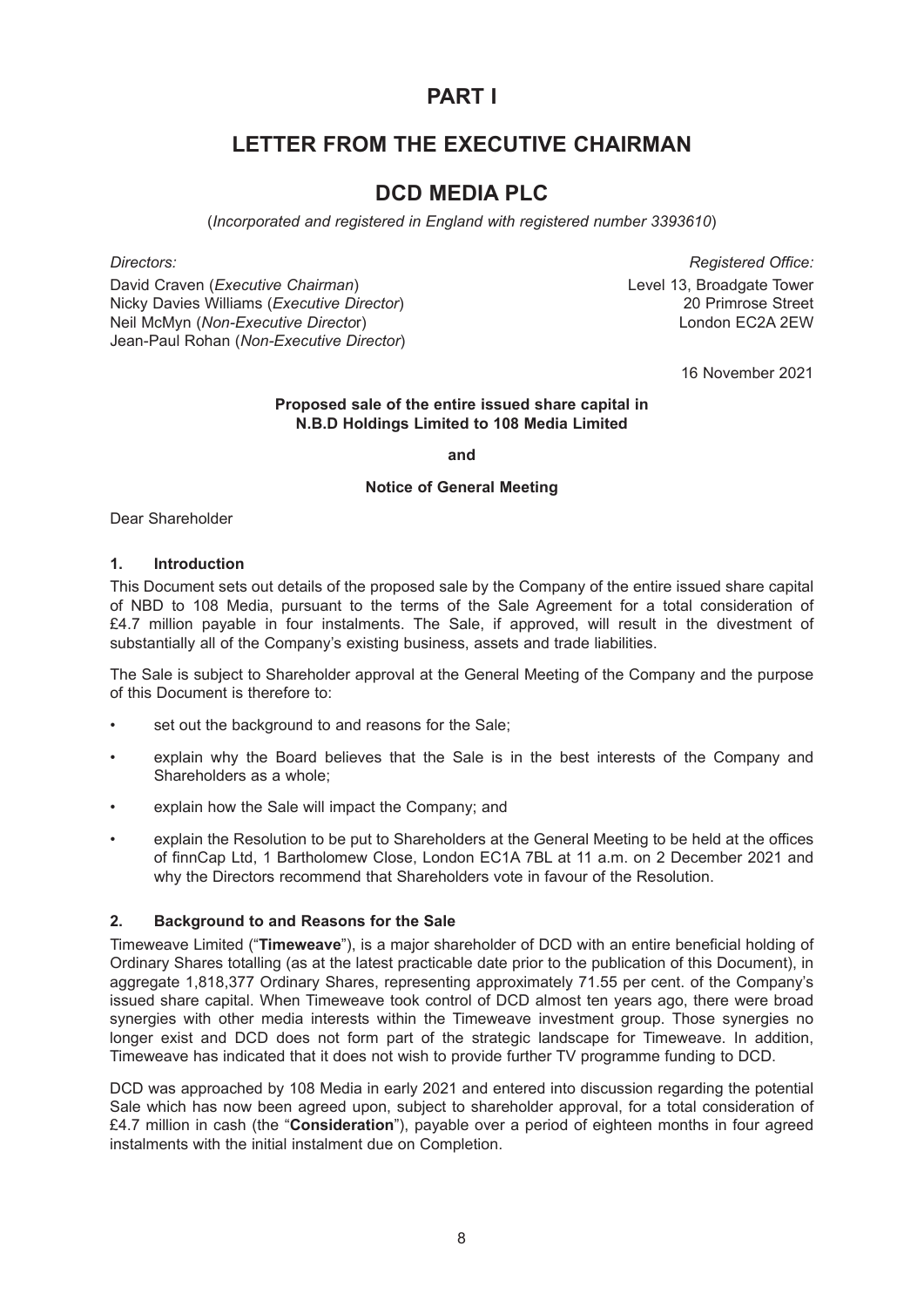In light of the Consideration not being paid in full on Completion, 108 Media has granted the Company an irrevocable option to re-acquire the entire issued share capital of NBD for consideration of £1.00 in the event that 108 Media fails to pay an instalment of the Consideration when due or is otherwise found to be in material breach of its undertakings set out in the Sale Agreement whilst any Consideration remains outstanding. In the event that this option is exercised by the Company, any Consideration already paid by 108 Media shall remain property of the Company and not be repayable to 108 Media.

Further details of the terms of the Sale and, in particular, the Consideration are set out in paragraph 7 below.

The Board considers that there are inherent market risks in the current operating model of the Company such that additional third-party funding is required to grow the business. Also, the Company's largest shareholder, Timeweave, has indicated that it is unwilling to further fund the business and the Board has therefore concluded that the Sale presents an attractive opportunity for the Company to realise value and secure an owner for the Company's business in 108 Media that is expected to provide the support afforded by Timeweave over the last decade allowing the business to grow.

The Company understands that 108 Media has access to wider funding arrangements and the Board believes that 108 Media can support NBD and deliver a scale play into the market using the existing DCD Media assets held within NBD as the platform for achieving this.

The Board believes that the Sale represents good value for Shareholders and the Sale is considered by the Board to be positive for the Company's Shareholders as a whole.

### **3. Sale of entire issued share capital of NBD**

Pursuant to the Sale Agreement (details of which are set out at paragraph 7 below), the Company has reached agreement to sell substantially all of the Company's existing business, assets and trade liabilities for a total Consideration of £4.7 million.

In conjunction with the sale of NBD, all employees of the Group are expected to transfer to 108 Media under service contract with NBD. Only the Directors of DCD will remain with the listed entity.

#### **4. Structure of the Group prior to the Sale, following completion of the Reorganisation**

On 7 October 2021, the Company reorganised its operating structure (the "**Reorganisation**"). Pursuant to the terms of the Reorganisation, the Company transferred all of its directly held subsidiaries to NBD and certain other assets and contracts needed for the operation of the Group to DCD Rights Limited, such that, following completion of the Reorganisation, NBD is the Company's sole direct subsidiary. The diagram below shows the structure of the Group following completion of the Reorganisation.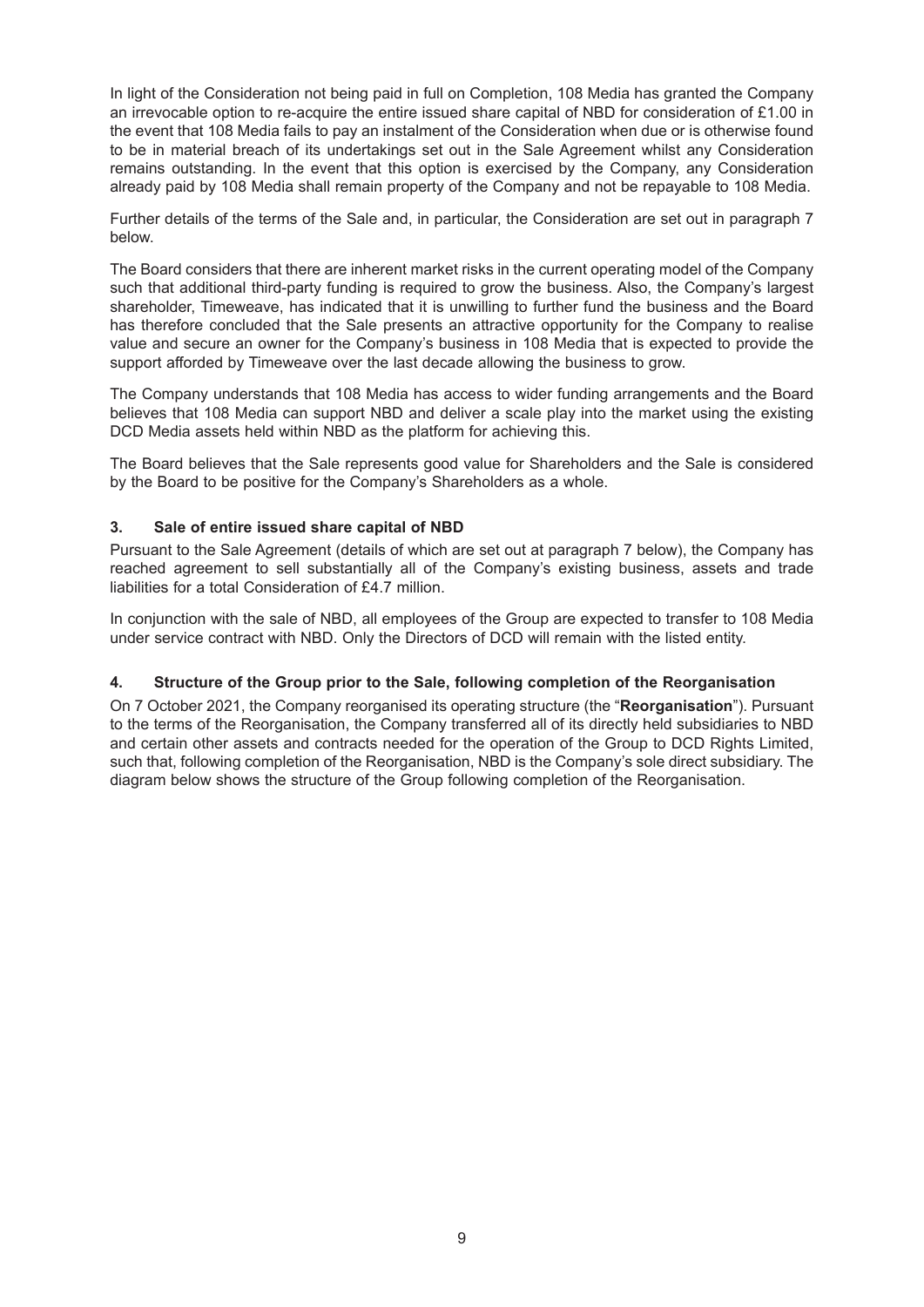# **Post Reorganisation Group Structure**



100% owned by their immediate parent companies unless otherwise stated

### **5. Current Trading**

The ongoing global Covid-19 crisis has led to widespread uncertainty in the Company's markets. There has been a significant impact on production timetables with a need to plan for, and react to, frequent changes and delays in delivery of new programming in the Group's specific market sector. However, as set described in the Group's final results for the financial year ended 31 March 2021 (as approved by shareholders on 30 September 2021), the Group has a high-quality library of content and while currently there is a delay in reaching signature stage and subsequent delivery, the Group has a number of exciting deals it has closed before the end of the first half of this year. This has enabled the business to perform in line with management's expectations.

The table below displays the Group's consolidated income statement for the year ended 31 March 2021 and fifteen months ended 31 March 2020, the last financial periods reported on by the Group.

| Audited<br>Year to<br>31 March 2021<br>£'000 | Audited<br>15 months to<br>31 March 2020<br>£'000 |
|----------------------------------------------|---------------------------------------------------|
| 11,327                                       | 10,934<br>(8,882)                                 |
| 2,164                                        | 2,052                                             |
| (1,660)                                      | (2, 198)                                          |
| 504<br>(8)                                   | (146)<br>(10)                                     |
| 496<br>(27)                                  | (156)                                             |
| 469                                          | (156)                                             |
|                                              | (156)                                             |
| 469                                          | (156)                                             |
|                                              | (9, 163)<br>469                                   |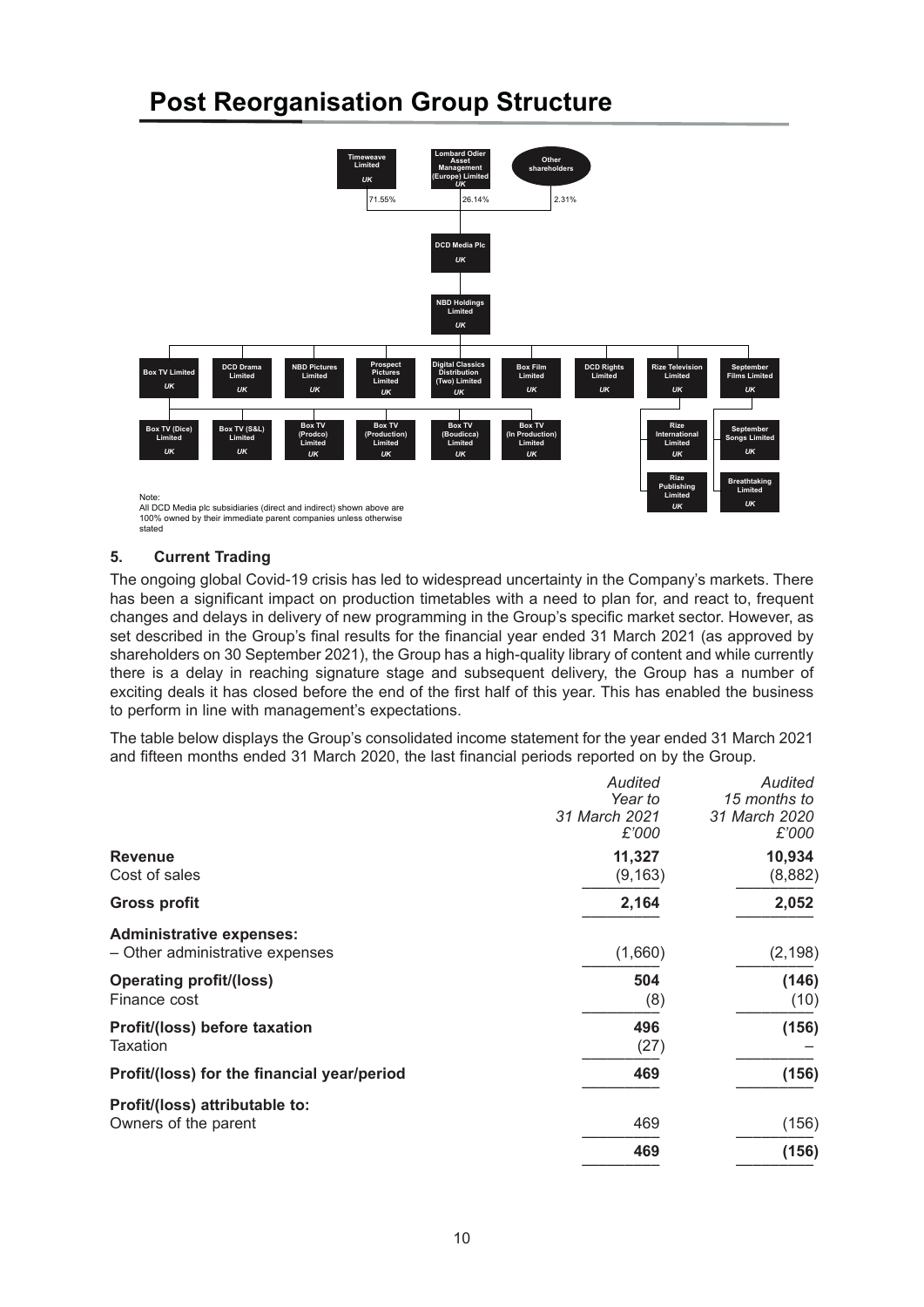### **6. Information on 108 Media**

From its development, licensing, financing, ad-sales, and production offices and outposts in Singapore, Toronto, Los Angeles, Tokyo, London (HQ), Manila and Kuala Lumpur, 108 Media is a privately held capital-backed international creative IP and media asset firm which for over a decade has sought to redefine and revolutionise the way content is created, curated and consumed. With its proprietary mandate of investing resources into emerging markets to champion bold independent voices while managing and structuring large-scale mainstream global productions, 108 Media operates proudly at the nexus of the creative and corporate worlds through its fully integrated cross-border and crosscultural media and entertainment ecosystem.

### **7. Summary of the Sale Agreement**

Pursuant to the terms of the Sale Agreement, 108 Media has agreed to acquire the entire issued share capital of NBD. The completion of the sale and purchase of 100% of the issued shares of NBD is from here on referred to as **Completion**.

Pursuant to the terms of the Sale Agreement, 108 Media has agreed to pay the Company £4.7 million in consideration for the entire issued share capital of NBD.

Completion of the Sale is conditional on the passing of the Resolution at the General Meeting.

### *Consideration*

The Consideration will be paid in the following installments:

- (a) £350,000 will be payable by 108 Media on Completion of the Sale;
- (b) £1.45 million will be payable within six months of Completion;
- (c) £1.45 million will be payable not later than twelve months from Completion; and
- (d) £1.45 million pounds (the "**Final Consideration Payment**") will be payable not later than eighteen months from Completion.

108 Media requires to provide proof of funds to the Company for each installment of Consideration no later than three Business Days prior to the agreed payment date for such installment. 108 Media shall have the option to pay the outstanding Consideration at any point.

### *Pre-completion Undertakings*

The Company has given certain customary undertakings in relation to the period between signing the Sale Agreement and Completion including that the business will continue to operate in the ordinary course.

### *Loan*

On Completion, the Company will grant a facility of up to £200,000 in favour of NBD for the purposes of providing additional working capital in the business (the "**Loan**"). The Loan may be drawndown in multiples of £10,000 on the written request of NBD. Whether amounts are advanced under the Loan is at the sole discretion of DCD (acting in good faith). That part of the Loan which has been utilised by NBD will attract interest at a rate of 10% (rolled-up and payable on loan repayment). The Loan can be repaid at any point in time at the option of 108 Media prior to the last date on which the Final Consideration Payment is payable and pro-rated interest will be applied (rounded up to the nearest month end) in such circumstances. In the event that 108 Media elects not to repay the loan at an earlier date, the Loan will be repayable in full (including interest) on the eighteen month anniversary of Completion.

### *Option and Security*

As mentioned above, 108 Media has granted the Company an irrevocable option to re-acquire the entire issued share capital of NBD for consideration of £1.00 in the event that 108 Media fails (i) to pay an instalment of the deferred consideration on the relevant date; (ii) fails to repay the Loan prior to the eighteen month anniversary of Completion; or (iii) is found to be in material breach of its undertakings during the period whilst any consideration is outstanding (such period to be known as the "**Deferred**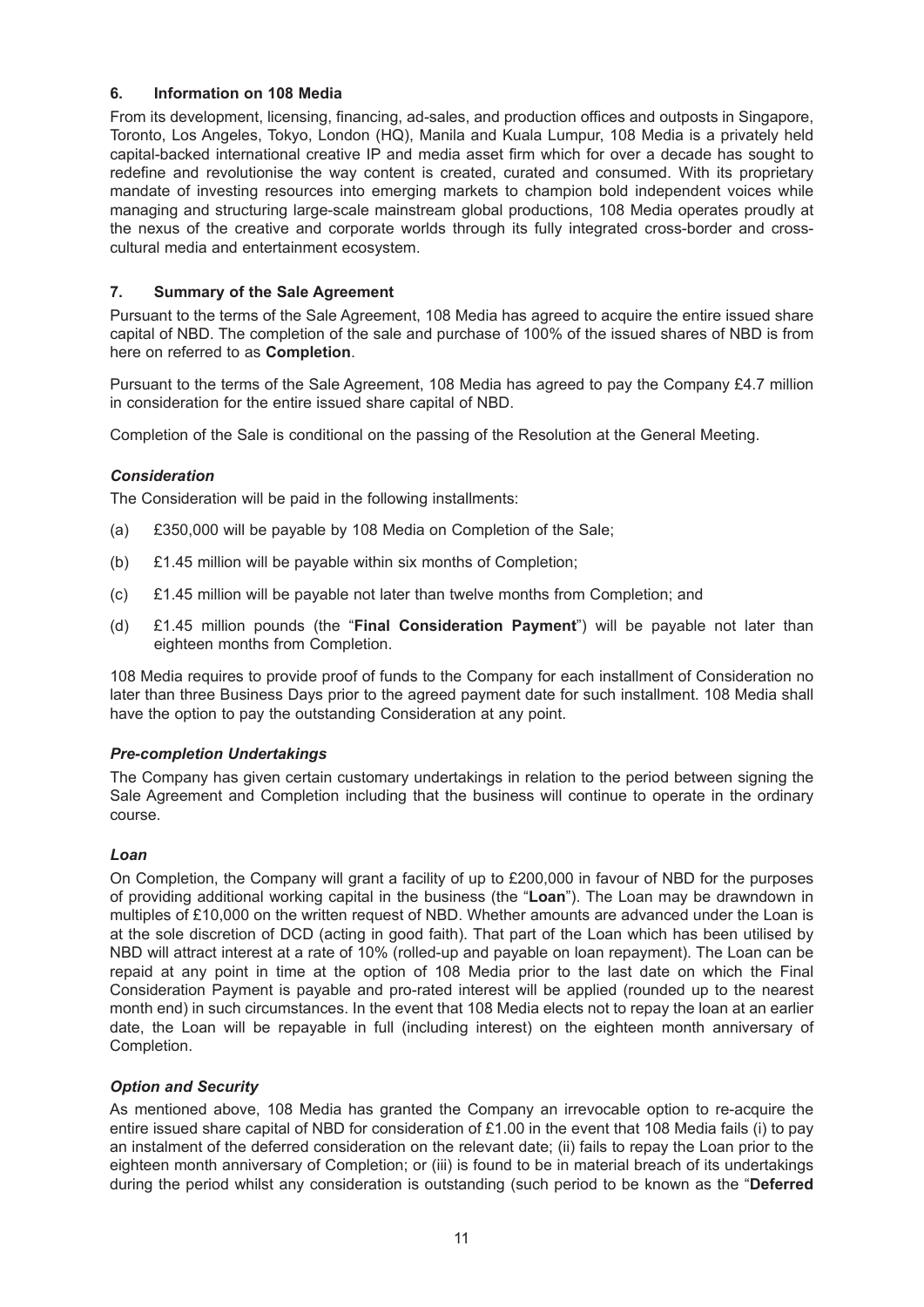**Payment Period**"). In the event that this option is exercised by the Company, any consideration or Loan repayment already paid by 108 Media to the Company shall remain property of the Company and will not be repayable to 108 Media.

During the Deferred Payment Period, the Company will retain certain consent rights in respect of customary reserved matters and shall have the right to appoint the majority of directors to the board of NBD and to each member of NBD's group company.

### *Warranties and the Tax Covenant*

The Company has given certain warranties to 108 Media that are customary for a transaction of this nature. The warranties given include those relating to title, capacity, authority, solvency tax, financial matters, financial debt, compliance, contracts, insurance, litigations, intellectual property and information technology, real estate, environmental matters, employees, benefit arrangements and pension schemes. Certain of those warranties relating to, amongst other things, title, authority, capacity, financial matters, contracts, insurance, intellectual property and compliance with laws will be repeated at Completion. 108 Media has also given title and capacity warranties in favour of the Company.

The warranties given by the Company are subject to customary monetary and other limitations. The liability of the Company for a breach of warranty (save in the case of fraud and similar matters of dishonesty) is capped at the amount of Consideration actually received by the Company. 108 Media must give notice of any claim under the warranties prior to the date which is 24 months after the date of the Sale Agreement in respect of the warranties given at exchange or 24 months after the date of Completion in respect of the warranties which are repeated on Completion on the basis of the facts and circumstances then existing. Notice of any claims in respect of tax matters or under the tax covenant must be given within three years of Completion.

In the event that 108 Media raises a warranty claim during the Deferred Payment Period, in the event that such claim is either (i) settled between the parties; or (ii) in dispute but supported by a legal opinion provided by 108 Media, 108 Media may set off the amount of the settled warranty claim or disputed amount (as the case may be) against the next installment of Consideration. In the event that the disputed amount is adjudicated in favour of the Company, such amount will become payable to the Company immediately.

### *Termination*

Either of the parties may terminate the Sale Agreement if the Condition is not satisfied prior to the long stop date of 31 December 2021 (as may be extended by the mutual agreement of the Company and 108 Media). In addition, 108 Media may terminate the Sale Agreement during the period between signing and Completion if either (i) there is a breach of a title warranty given by the Company; or (ii) there is a supplemental disclosure made in respect of the warranties which are repeated at Completion which would cause 108 Media to suffer an actual loss in excess of £150,000.

### *Governing Law and Jurisdiction*

The Sale Agreement is governed by English Law. The English courts have exclusive jurisdiction in relation to all disputes arising out of, or in connection with, the Sale Agreement.

### **8. AIM Rule 15 Investment Company**

The Sale, if approved, will result in the divestment of substantially all of the Company's existing business, assets and trade liabilities. With effect from Completion, the Company will be classified under AIM Rule 15 as a cash shell and as such will be required to make an acquisition or acquisitions which constitute(s) a reverse takeover under AIM Rule 14 (including seeking re-admission as an investing company (as defined under the AIM Rules)) on or before the date falling six months after Completion. Failure to do so will result in the Ordinary Shares being suspended from trading on AIM pursuant to AIM Rule 40. Admission to trading on AIM would be cancelled six months from the date of suspension should the reason for the suspension not have been rectified. Following Completion the Company will explore its options and will review (a) the benefits of remaining listed on AIM and the merits of cancelling the admission of shares trading on AIM; and (b) the benefit of remaining listed and either identifying an acquisition or seeking to become and investing company. Shareholders should be aware that any failure therefore in completing one or more acquisitions which constitute a reverse takeover under AIM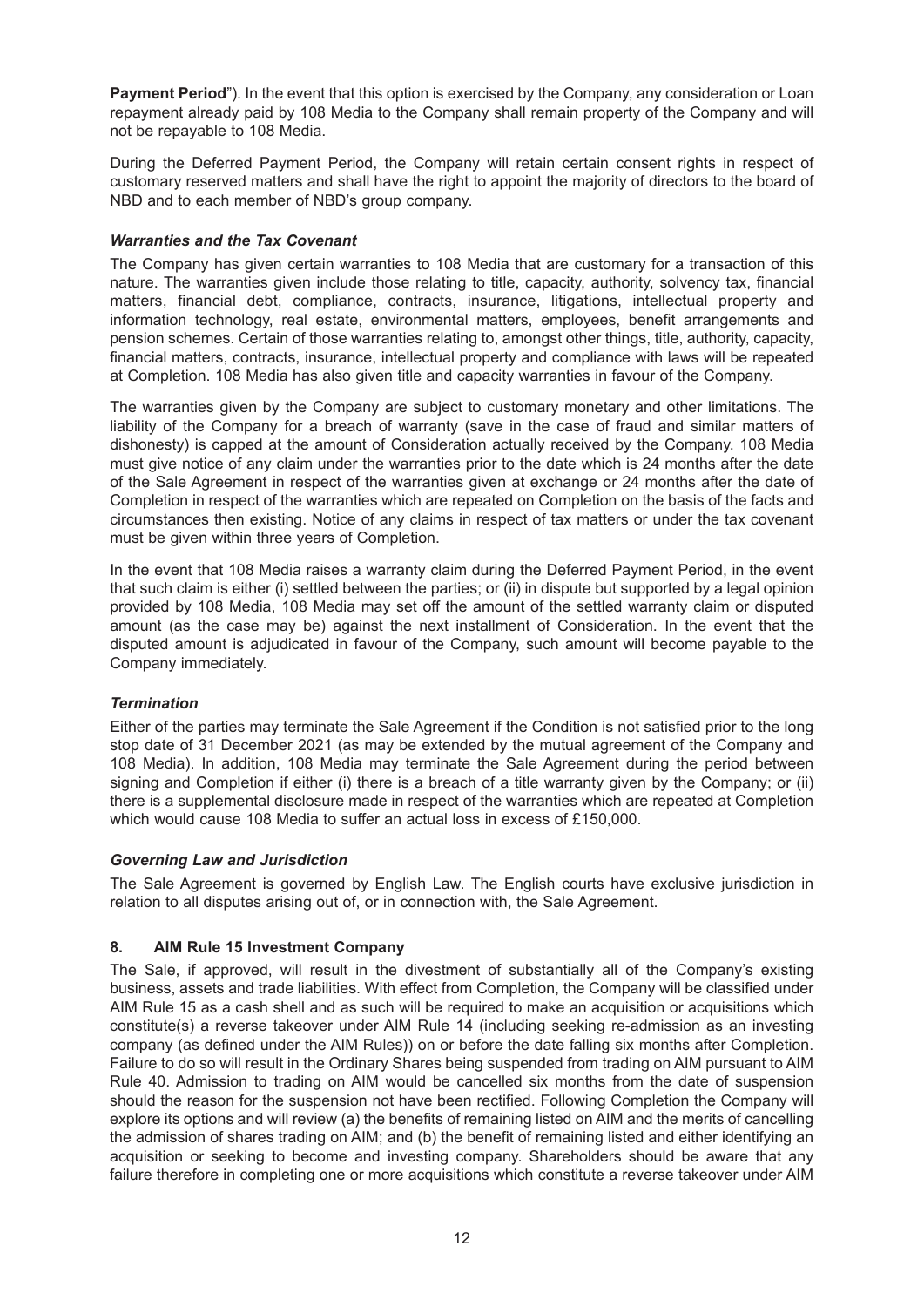Rule 14 (including seeking re-admission as an investing company (as defined under the AIM Rules)) within the relevant timeframe will result in the cancellation of the Shares from trading on AIM following a six month period of suspension.

### **9. Use of Proceeds and Taxation**

As at 11 November 2021 (the latest practicable date prior to the publication of this Document) the Company had a total cash balance of c.£3.85m, of which c.£3.31m will remain in NBD leaving c.£0.54m in the Company post Completion. In addition, the Company will be receiving the Consideration over a period of time as set out in paragraph 7 which will supplement the Company's cash reserves. The remaining cash balance is deemed by the Directors as sufficient to cover outstanding payments and for general working capital purposes of the Company.

Following Completion, the Board will consider the best way to maximise Shareholder value which is likely to include returning a proportion of the cash to Shareholders together with considering alternative acquisitions as provided under Rule 15. The timing and method of any distribution or other return of capital remains to be confirmed and will be notified to Shareholders in due course. The quantum of any distribution or return of capital will take into account the investment and/or acquisition opportunities identified by the Company during the Rule 15 Period, and the wishes of Shareholders following a consultation process which the Company will commence following Completion and which is expected to include one-to-one discussions with larger shareholders.

### **Shareholders should review the Risk Factors set out at Part II of this Document.**

**The Company has undertaken a preliminary tax review of the likely treatment of the Consideration, based upon which the Company does not expect to incur any tax liability as a** result of the receipt of the Consideration, but there can be no quarantee that the final tax amount **payable by the Company will not be higher than the Company's initial estimates, or that certain expected reliefs (in particular Substantial Shareholdings Exemption), will be available. If the amount of tax payable by the Company is higher than expected the final return of capital to Shareholders after full and final payment of the Consideration may be lower than expected currently.**

The final amount of any distribution or return of capital, and the timing of the same, will be notified to Shareholders in due course following the Completion Date.

### **10. Risk Factors**

Shareholders should consider carefully the risks set out in Part II of this Document relating to the Sale, along with all other information set out in this Document. Should any of the risks materialise, the market price of the Ordinary Shares may be adversely affected.

### **11. General Meeting**

In Part III of this Document you will find a Notice of General Meeting convening a General Meeting to be held at the offices of finnCap Ltd, 1 Bartholomew Close, London EC1A 7BL on 2 December 2021 at 11 a.m.

Whilst it remains difficult to predict if Government restrictions or guidance may change, we will ensure any changes to the General Meeting arrangements are published on our website www.dcdmedia.co.uk. Please also check the latest Government guidance before you consider travelling to the venue.

#### **Shareholders are strongly encouraged to register their vote in advance of the General Meeting by completing proxy vote forms online at www.signalshares.com**

### **12. The Resolution**

Shareholders are being asked to approve the Sale by voting in favour of the Resolution. The Resolution will be proposed as an ordinary resolution. This means that if the majority of votes cast are in favour of the Resolution, the Sale will be approved.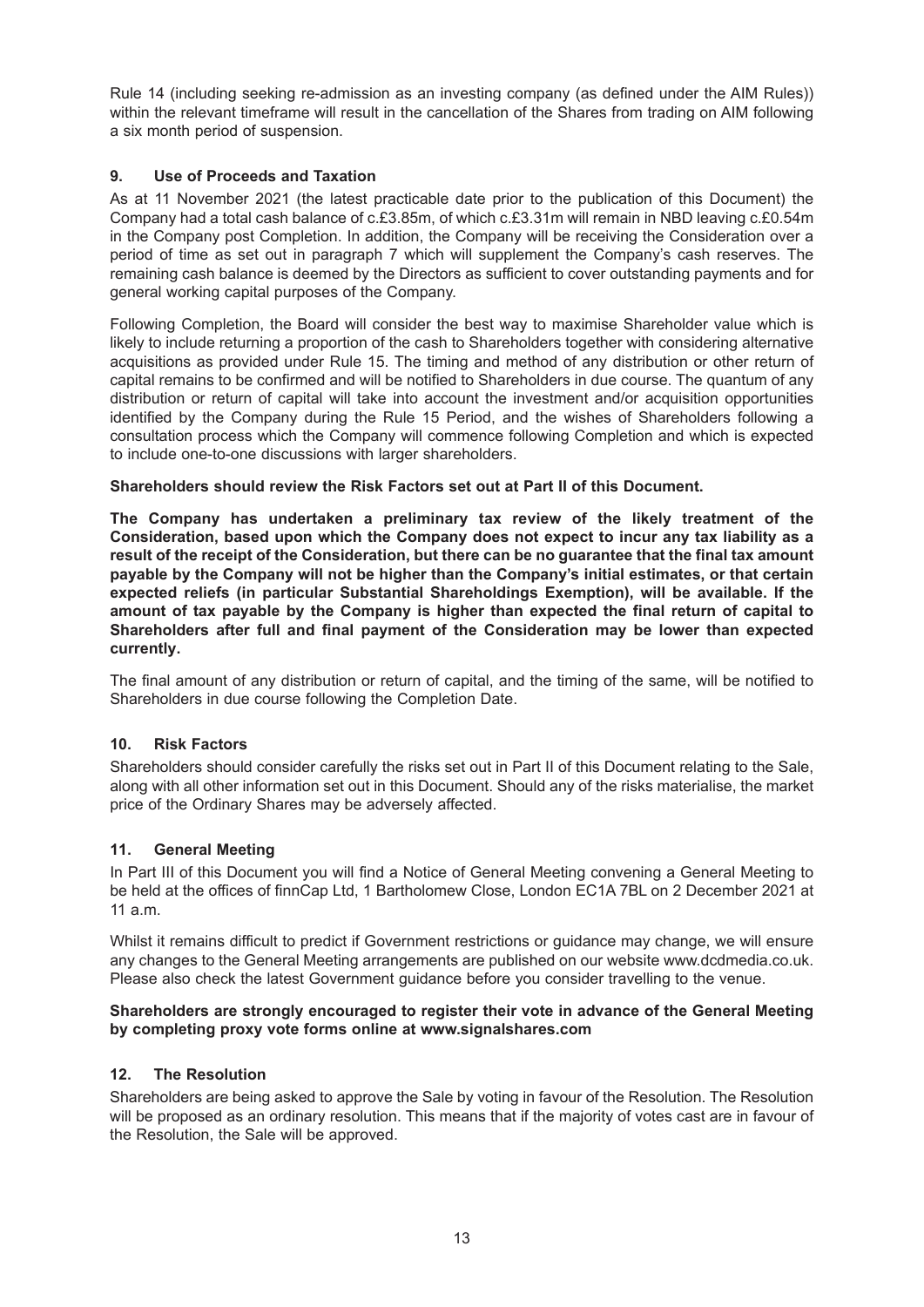### **13. Action to be taken**

Please note that proxy forms are no longer sent out unless requested by email to shareholderenquiries@linkgroup.co.uk or by phone to 0371 664 0300. Calls are charged at the standard geographic rate and will vary by provider. Calls outside the United Kingdom will be charged at the applicable international rate. Lines are open between 09:00 – 17:30, Monday to Friday excluding public holidays in England and Wales.

Shareholders will be able to vote electronically by logging on to www.signalshares.com and following the instructions. You will need your investor code (known as the IVC) which can be located on your share certificate or by calling the Share Registrars, Link Group, on 0371 664 0300. Calls are charged at the standard geographic rate and will vary by provider. Calls outside the United Kingdom will be charged at the applicable international rate. Lines are open between 9.00 a.m. and 5.30 p.m., Monday to Friday excluding public holidays in England and Wales. Please note that Link Group cannot provide any financial, legal or tax advice and calls may be recorded and monitored for security and training purposes.

If you hold shares in CREST, in order for a proxy appointment or instruction made using the CREST service to be valid, the appropriate CREST message (a CREST Proxy Instruction) must be properly authenticated in accordance with Euroclear's specifications, and must contain the information required for such instruction, as described in the CREST Manual. The message, regardless of whether it constitutes the appointment of a proxy or is an amendment to the instruction given to a previously appointed proxy must, in order to be valid, be transmitted so as to be received by the issuer's agent (ID RA10) by 11 a.m. on 30 November 2021. For this purpose, the time of receipt will be taken to be the time (as determined by the time stamp applied to the message by the CREST application host) from which the issuer's agent is able to retrieve the message by enquiry to CREST in the manner prescribed by CREST. After this time, any change of instructions to proxies appointed through CREST should be communicated to the appointee through other means.

Appointing a proxy will not preclude you from attending the General Meeting in person, if you so wish and are entitled.

### **14. Irrevocable Undertakings**

An irrevocable undertaking has been given by Timeweave to the Company to vote in favour of the Resolution in respect of its entire beneficial holding of Ordinary Shares totalling (as at the latest practicable date prior to the publication of this Document), in aggregate 1,818,377 Ordinary Shares, representing approximately 71.55 per cent. of the Company's issued share capital.

In addition, an irrevocable undertaking has been given by Lombard Odier Asset Management (Europe) Limited to the Company to vote in favour of the Resolution respect of its entire beneficial holding of Ordinary Shares totalling (as at the latest practicable date prior to the publication of this Document), in aggregate 664,328 Ordinary Shares, representing approximately 26.14 per cent. of the Company's issued share capital.

Therefore, the Company has irrevocable undertakings to vote in favour of the Resolution by shareholders representing approximately 97.69 per cent. of the Company's issued share capital.

### **15. Recommendation**

The Board considers the terms of the Sale to be fair and reasonable and in the best interests of the Company and the Shareholders as a whole.

Accordingly, the Board unanimously recommends that Shareholders vote in favour of the Resolution to be proposed at the General Meeting.

Yours sincerely,

**David Craven Executive Chairman**

*For and on behalf of the Board of DCD Media plc*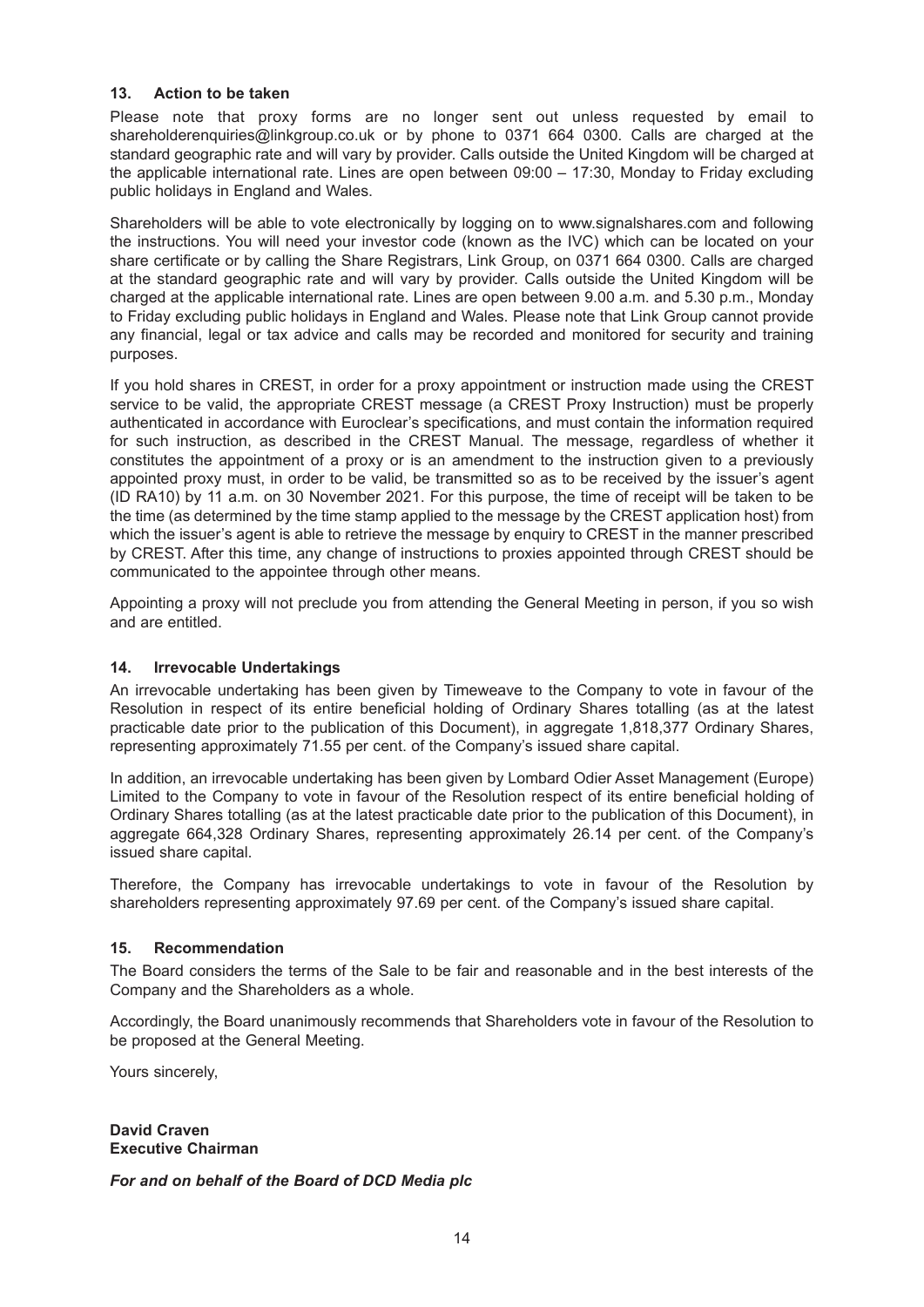# **PART II**

## **RISK FACTORS**

**Shareholders should consider carefully all of the information in this Document, including the risks below. The Board has identified these risks as material risks, but additional risks and uncertainties not presently known to the Board, or that the Board consider immaterial, may also adversely affect the Company. If any or a combination of the following risks materialise, the Company's business, financial condition and/or performance could be materially adversely affected. In any such case the market price of the Ordinary Shares could decline.**

The following risk factors should not be considered in any order of priority. The Company's future performance might be affected by changes in market conditions and legal, regulatory and tax requirements.

#### *Sale may not be completed as the Condition may not be satisfied*

Completion of the Sale Agreement is conditional upon the passing of the Resolution at the General Meeting. There can be no assurance that the Condition will be satisfied, in which case Completion will not occur.

#### *Warranties in the Sale and Purchase Agreement and the Tax Covenant*

The Sale Agreement contains customary warranties given by the Company in favour of 108 Media. The Company has disclosed matters against the warranties and taken steps to minimise the risk of liability under these provisions. However, any liability to make a payment arising from a successful claim by 108 Media under the warranties could have a material adverse effect on the Company's financial condition.

The Sale Agreement also contains warranties given by 108 Media in favour of the Company. The extent to which 108 Media may be required in the future to make payments in respect of a breach of any of these warranties is unpredictable. If, however, 108 Media suffers financial distress, any payment due to the Company in respect of a breach of such warranties may be put at risk.

Pursuant to the terms of the Tax Covenants, the Company has undertaken, with effect from Completion, to pay 108 Media an amount equal to any tax liabilities of NBD that arise in respect of pre- Completion matters. Any liability to make a payment arising from a successful claim by 108 Media under the Tax Covenant could have a material adverse effect on the Group's financial condition.

### *Third party interference with the Sale*

As a listed company, the Company is exposed to potential approaches from third parties seeking to instigate a public takeover of the Company which may delay or prevent Completion of the Sale. Although the Sale Agreement is binding on the Company, if the Company were to receive an attractive takeover offer prior to the approval of the Resolution which was predicated on the Company terminating the Sale Agreement, the Directors would be obliged to consider that offer in accordance with their fiduciary duties.

The Company may also be approached by a third party seeking to make a more favourable offer than that of 108 Media for NBD and, as a result of such offer, the Directors might be required (in accordance with their fiduciary duties and subject to the terms of the Sale Agreement) to withdraw their recommendation of the Resolution and the Sale.

If the Company were to terminate the Sale Agreement other than in accordance with its terms or were to otherwise breach the terms of the Sale Agreement (for example, by not convening the General Meeting to approve the Resolution), the Company may be found liable to pay damages to 108 Media in respect of the loss it has suffered as a result of such termination or breach. Alternatively, at a court's discretion, the Company may be ordered to perform its obligations under the Sale Agreement if such performance remained possible. There can be no certainty as to the amount of any damages which the Company may be required to pay although such damages typically seek to provide redress to a party as if the breached contract had been properly performed.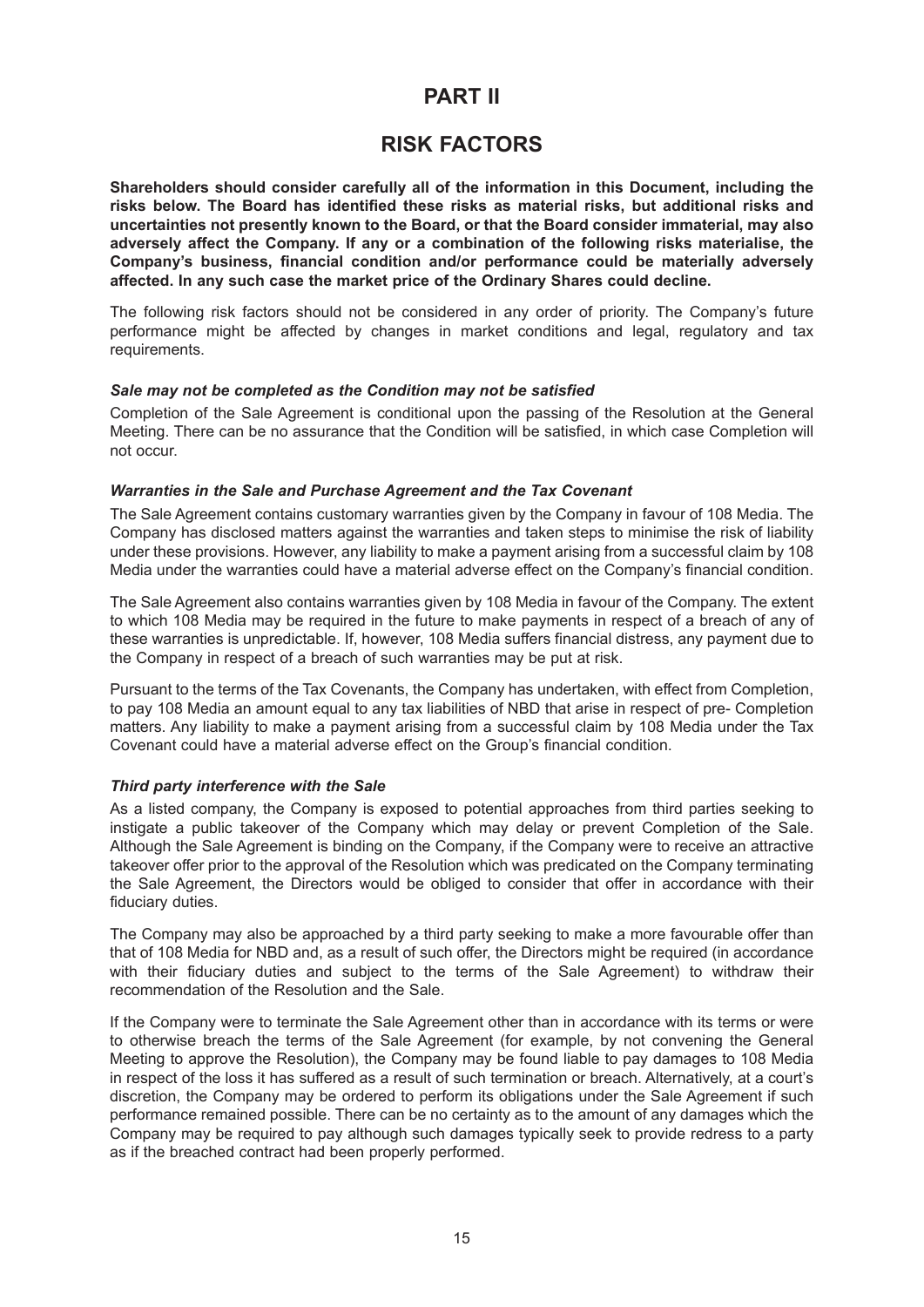#### *AIM Rule 15 Deadlines*

In accordance with AIM Rule 15, the Sale constitutes a fundamental change of business of the Company. On Completion, the Company shall cease to own, control or conduct all or substantially all of its existing trading business, activities or assets.

On Completion the Company shall become an AIM Rule 15 cash shell and, as such, shall be required to make one or more acquisitions which constitute a reverse takeover under AIM Rule 14 on or before the date falling six months from Completion or be re-admitted to trading on AIM as an investing company under the AIM Rules (which requires the raising of at least £6m) failing which, the Ordinary Shares shall be suspended from trading on AIM pursuant to AIM Rule 40. Admission to trading on AIM would be cancelled six months from the date of suspension should the reason for the suspension not have been rectified.

Any failure therefore in completing one or more acquisitions which constitute a reverse takeover under AIM Rule 14 (including seeking re-admission as an investing company (as defined under the AIM Rules)) within the relevant timeframe will result in the cancellation of the Shares from trading on AIM.

Following Completion, the Company shall explore its options and review the benefits of remaining listed on AIM or the merits of cancelling the admission of shares trading on AIM versus remaining listed and identifying a suitable takeover target or becoming an investing company. There can be no assurance that the Company will be successful in identifying a suitable acquisition target or in meeting the investing company status.

#### *Identifying a suitable target*

The Company's continued listing on AIM is dependent upon the ability of the Board to identify suitable acquisition targets. As at the date of this Document, the Directors have not identified any investment opportunities which they have resolved to pursue. There is no assurance that the Company will be able to identify or acquire an identified opportunity at an appropriate price, or at all, as a consequence of which resources might have been expended on investigative work and due diligence regarding a particular opportunity without the Company being successful in acquiring that opportunity.

#### *Market conditions*

Market conditions may have a negative impact on the Company's ability to make one or more acquisitions which constitute a reverse takeover under AIM Rule 14. There is no assurance that the Company will be successful meeting the AIM Rule 15 deadline as described above and could therefore end up suspended and ultimately have its Ordinary Shares being cancelled from Admission to AIM.

#### *Costs associated with potential acquisition or acquisitions*

The Company expects to incur certain third party costs associated with the sourcing of one or more suitable acquisitions. The Company can give no assurance as to the level of such costs, and given that there can be no guarantee that negotiations to acquire any given target business will be successful, the greater the number of deals that do not reach completion, the greater the likely impact of such costs on the Company's performance, financial condition and business prospects.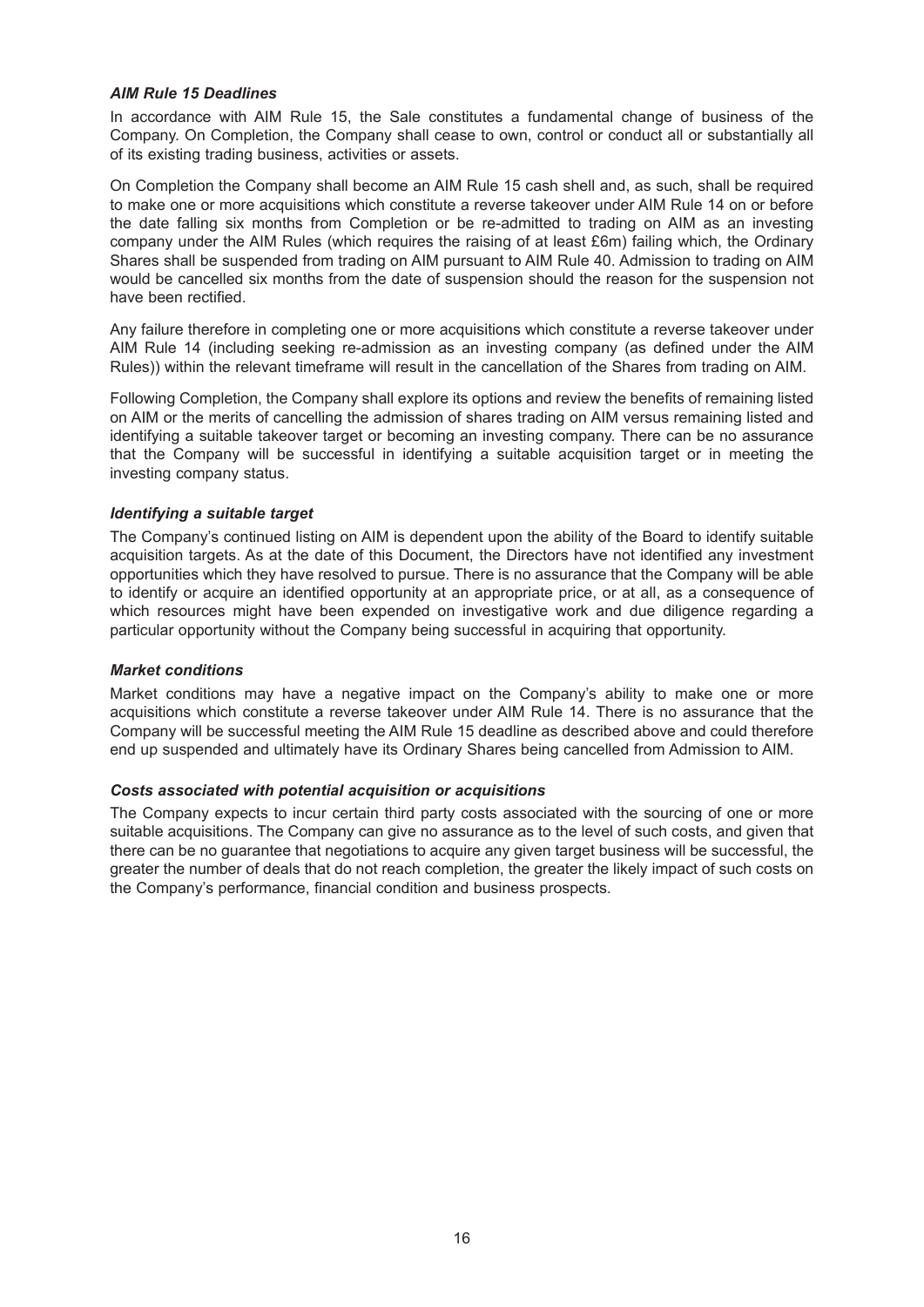# **PART III**

# **NOTICE OF GENERAL MEETING**

## **DCD Media plc**

(*Incorporated and registered in England with registered number 3393610*)

**NOTICE IS HEREBY GIVEN THAT** a General Meeting of DCD Media plc (the "**Company**") will be held at the offices of finnCap Ltd, 1 Bartholomew Close, London EC1A 7BL on 2 December 2021 at 11 a.m. for the purpose of considering and, if thought fit, passing the following resolution, which will be proposed as an ordinary resolution.

### **ORDINARY RESOLUTION**

### **THAT:**

- (a) the sale by the Company to 108 Media Limited of the entire issued share capital of N.B.D Holdings Limited (the "**Sale**"), in accordance with the terms of the sale agreement dated 15 November 2021 (the "**Sale Agreement**") be approved, and that the Directors of the Company be authorised to take all such steps as any of them may consider necessary or desirable to implement and give full effect to the intentions of the parties under the Sale Agreement (including by waiver or variation of the terms and conditions of the Sale Agreement); and
- (b) each and any of the Directors be authorised to conclude the Sale, and to do and to procure to be done all such acts and things on behalf of the Company and any of its subsidiaries as they consider necessary and expedient for the purposes of giving effect to the Sale with such amendments, modifications, variations or revisions as are not of a material nature.

**By** Order of the Board **Contract** *Board* **Contract** *By Office: By Office: Registered Office:* 

Deborah Caidou, Company Secretary

Date: 15 November 2021

Level 13, Broadgate Tower, 20 Primrose Street London EC2A 2EW